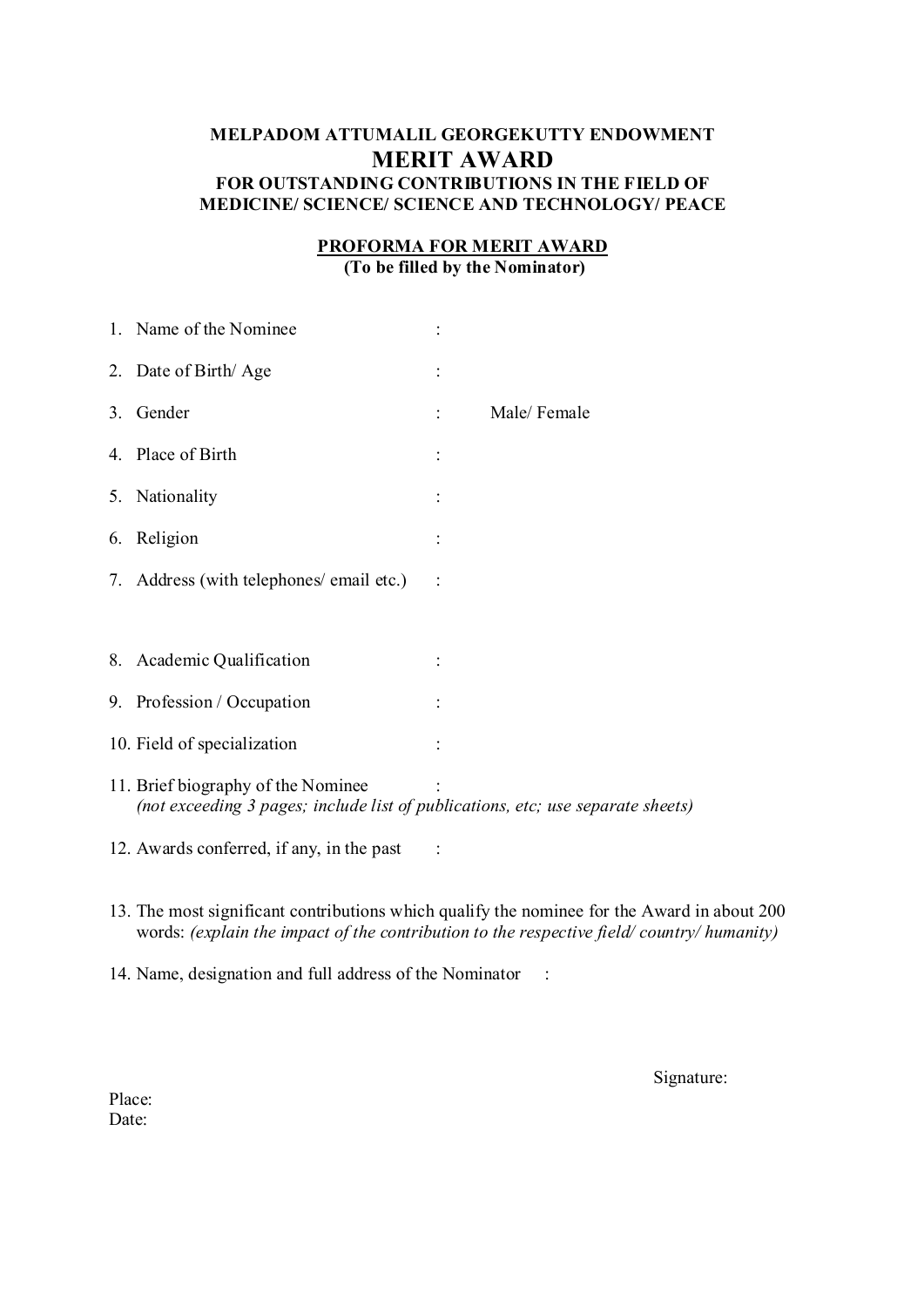# **APPLICATION FOR MELPADAM ATTUMALIL GEORGEKUTTY (A.V. JONES) MERIT AWARD FOR YOUNG SCIENTISTS IN MEDICINE/ SCIENCE/ SCIENCE AND TECHNOLOGY**

## **APPLICATION FORM FOR YOUNG SCIENTISTS AWARD (Pro forma Part – A: To be filled by the Applicant)**

|    | 1. Name of the Applicant                           |           |             |                 |
|----|----------------------------------------------------|-----------|-------------|-----------------|
|    | 2. Date of Birth/Age (Upper Age limit: 40 years) : |           |             | Photograph      |
| 3. | Gender                                             |           | Male/Female | of<br>Applicant |
|    | 4. Place of Birth                                  | $\bullet$ |             |                 |
|    | 5. Nationality                                     |           |             |                 |
|    | 6. Religion                                        |           |             |                 |

7. Address (Permanent & Postal address with telephones/ email etc.) :

#### 8. Academic Qualifications (Std. XII onwards in tabular form):

| ``<br>Degree/ Exam<br>passed | Year | University /<br>Institution | Marks/<br>Class | Additional Information like<br>Rank/Title of thesis, Guide etc. |
|------------------------------|------|-----------------------------|-----------------|-----------------------------------------------------------------|
|                              |      |                             |                 |                                                                 |
|                              |      |                             |                 |                                                                 |
|                              |      |                             |                 |                                                                 |
|                              |      |                             |                 |                                                                 |
|                              |      |                             |                 |                                                                 |
|                              |      |                             |                 |                                                                 |

 *(Additional information if any may given in a separate sheet)*

9. Field of specialization

#### 10. Positions held (in chronological order and in tabular form) :

| $\lambda$<br>$\check{ }$<br>Designation | ╭<br>Institution | Period of service |
|-----------------------------------------|------------------|-------------------|
|                                         |                  |                   |
|                                         |                  |                   |
|                                         |                  |                   |
|                                         |                  |                   |
|                                         |                  |                   |
|                                         |                  |                   |
|                                         |                  |                   |
|                                         |                  |                   |
|                                         |                  |                   |
|                                         |                  |                   |

 *(Additional information if any may given in a separate sheet)*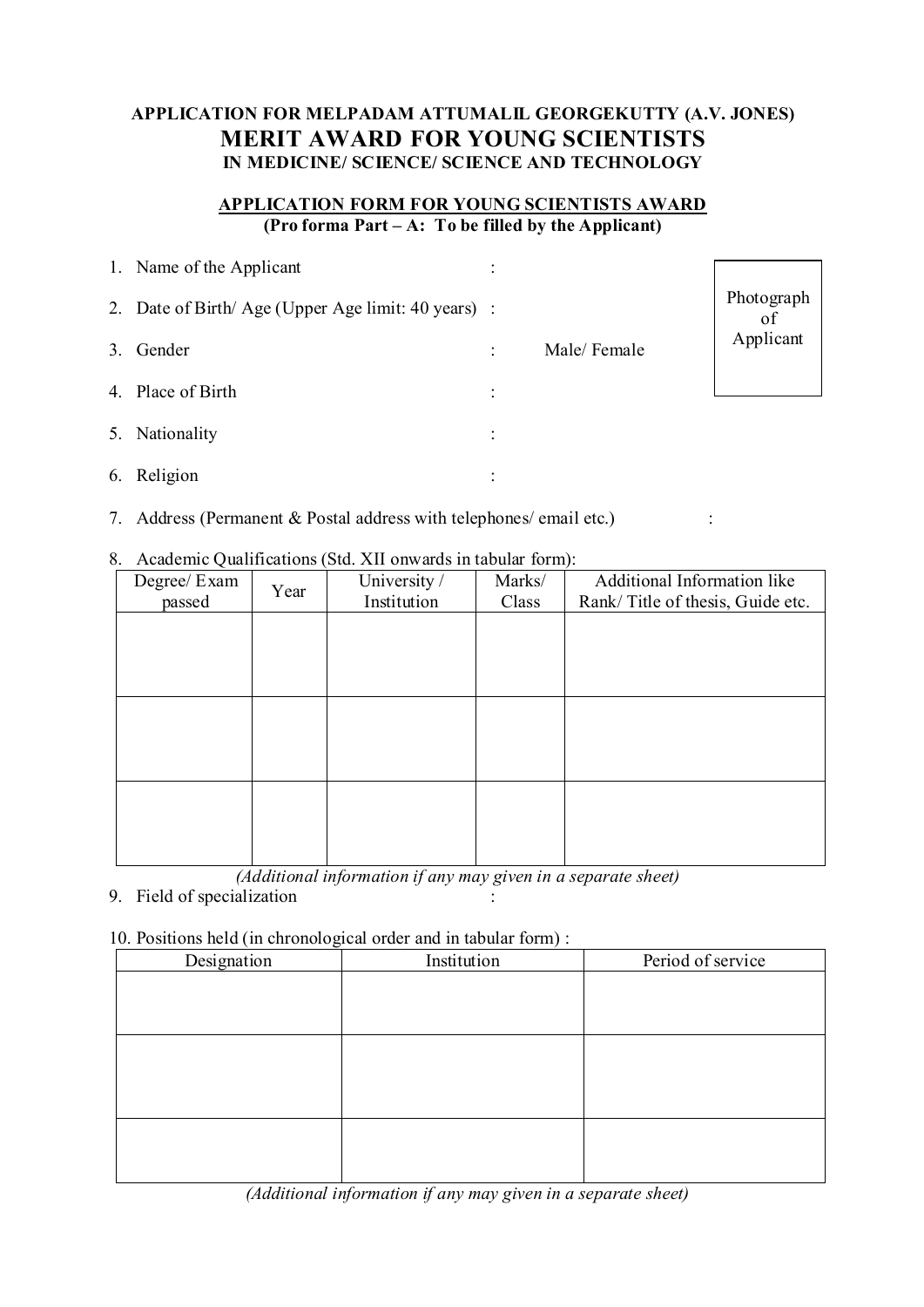- 11. List of Publications/ Patents (*mark 5 most significant publications and submit 2 copies each*).
	- *a)* in standard refereed journals *(indicate name of journal, year of publication, page No. & names of all authors as it appears in the journal. Manuscript under preparation not be included)*
	- b) in conferences /symposia/ seminars
	- c) Books published
	- d) Patents taken
- 12. Awards/ Recognitions received, if any in the past :
- 13. Significant contributions of the Applicant to Science / Technology/ Medicine which qualify the applicant for the Award (explain the impact of the contribution to the respective field)
- 14. Names and address of two referees in the field of specialization of the applicant, who can vouch for the candidate's education, performance, character and suitability for merit award.

 $(i)$  (ii)

Signature of the Applicant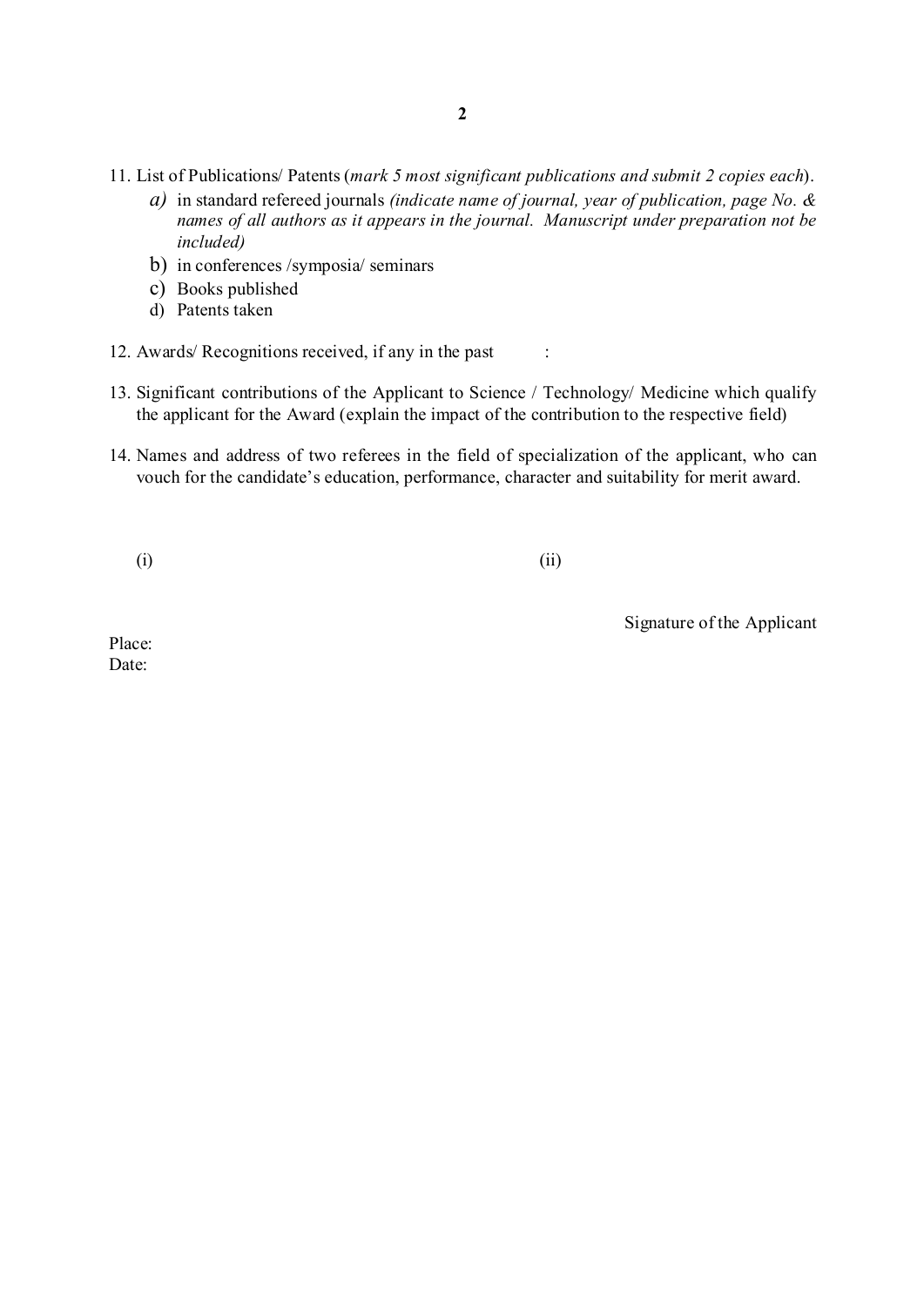# **APPLICATION FORM FOR YOUNG SCIENTISTS AWARD (Pro forma Part – B: To be filled by the Head of Institution where the candidate is working)**

- 1. Name, designation and address of the Nominator :
- 2. Specific recommendations highlighting the nominee's significant contributions which qualify the applicant for the Young Scientist Award in about 50 words

3. Certified that information given by the Candidate in Proforma Part - A is correct to the best of my knowledge.

Signature: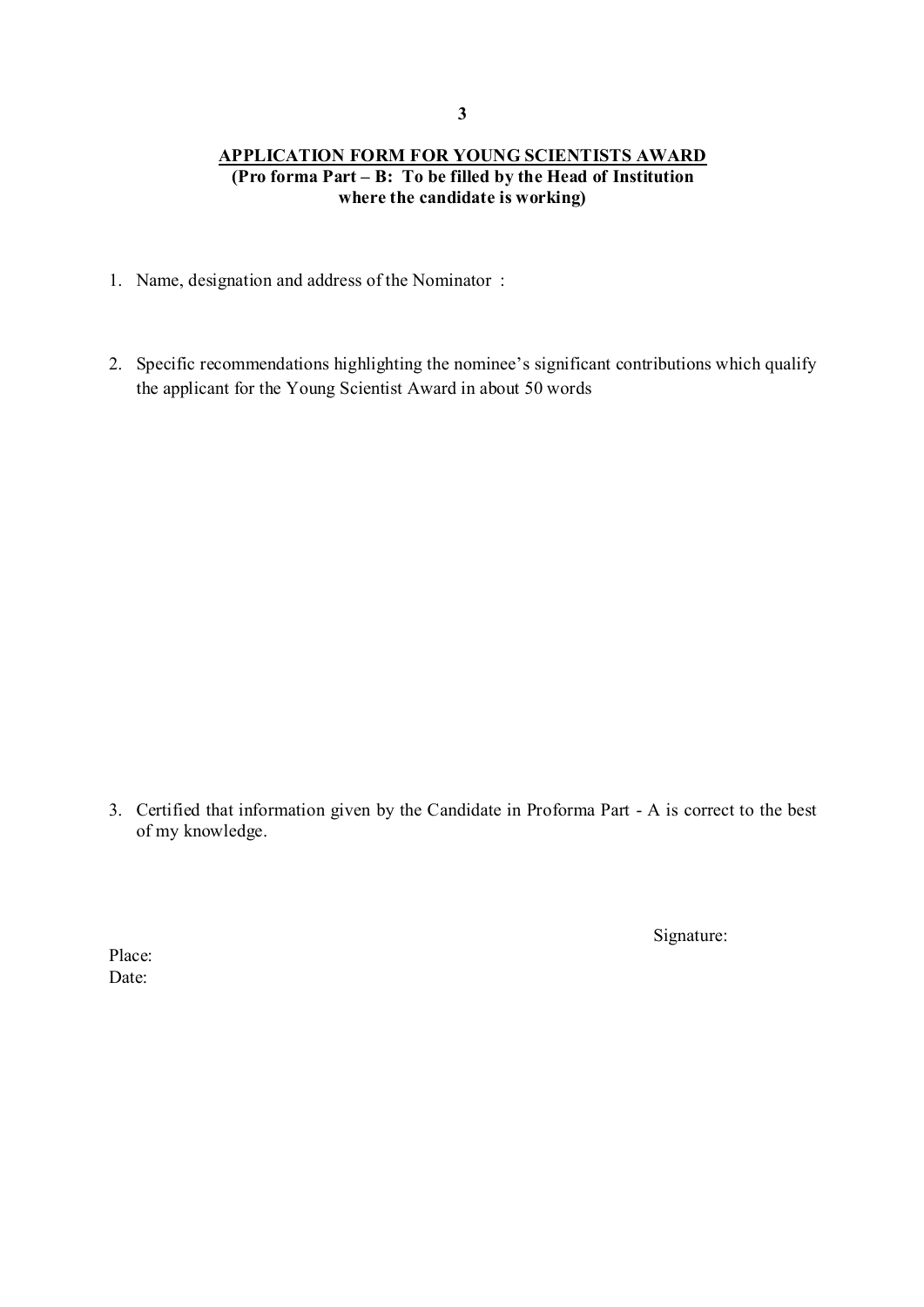# **APPLICATION FOR MELPADAM ATTUMALIL GEORGEKUTTY (A.V. JONES) GEORGE SCHOLAR**

# **APPLICATION FORM FOR SCHOLARSHIP FOR HIGHER STUDIES (Pro forma Part – A: To be filled by the Applicant)**

| 1. Name of the Applicant                                            |  |             |                 |  |
|---------------------------------------------------------------------|--|-------------|-----------------|--|
|                                                                     |  |             |                 |  |
| 2. Date of Birth/Age (Upper Age limit:23 years) :                   |  |             | Photograph      |  |
| 3. Gender                                                           |  | Male/Female | οf<br>Applicant |  |
| 4. Place of Birth                                                   |  |             |                 |  |
| 5. Nationality                                                      |  |             |                 |  |
| 6. Religion                                                         |  |             |                 |  |
| 7. Address (Permanent & Postal address with telephones/ email etc.) |  |             |                 |  |
| 8. Socio-economic Background                                        |  |             |                 |  |
| 9. Name of Parent/Guardian                                          |  |             |                 |  |
| 10. Economic Status of Parents/ Guardian (BPL/APL):                 |  |             |                 |  |
| 11. Details of documents proving the economic status :              |  |             |                 |  |

- (income certificate from authorized sources)
- 12. Details of tuition fees, hostel fees (to be certified by Head of Institution):
- 13. Academic Qualifications (Std. X onwards in tabular form):

| Exam passed | Year | University /<br>Institution | Marks/<br>Class | Additional Information like<br>Rank/Grade, etc. |
|-------------|------|-----------------------------|-----------------|-------------------------------------------------|
|             |      |                             |                 |                                                 |
|             |      |                             |                 |                                                 |
|             |      |                             |                 |                                                 |
|             |      |                             |                 |                                                 |
|             |      |                             |                 |                                                 |
|             |      |                             |                 |                                                 |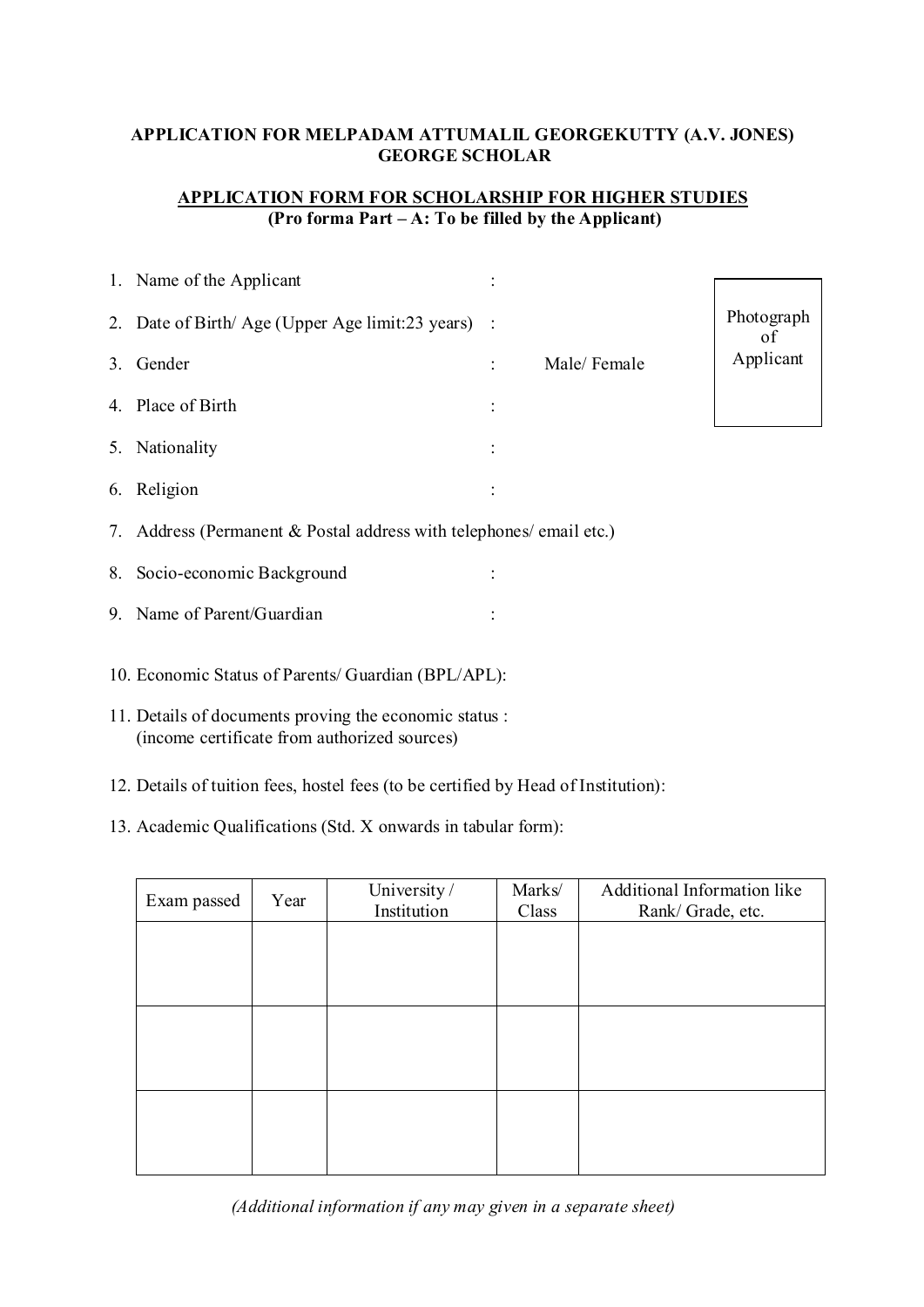14. Details of the course now studying :

| University/Institution | Course | Marks/ Grade<br>obtained so far | Duration  |
|------------------------|--------|---------------------------------|-----------|
|                        |        |                                 | (from to) |
|                        |        |                                 |           |
|                        |        |                                 |           |
|                        |        |                                 |           |
|                        |        |                                 |           |
|                        |        |                                 |           |
|                        |        |                                 |           |

 *(Additional information if any may given in a separate sheet)*

- 15. Field of specialization :
- 16. Names and address of two educationalists (not relatives) who can vouch for the candidate's academic capability, character, commitment and suitability for the scholarship:

 $(i)$  (ii)

Signature of the Applicant